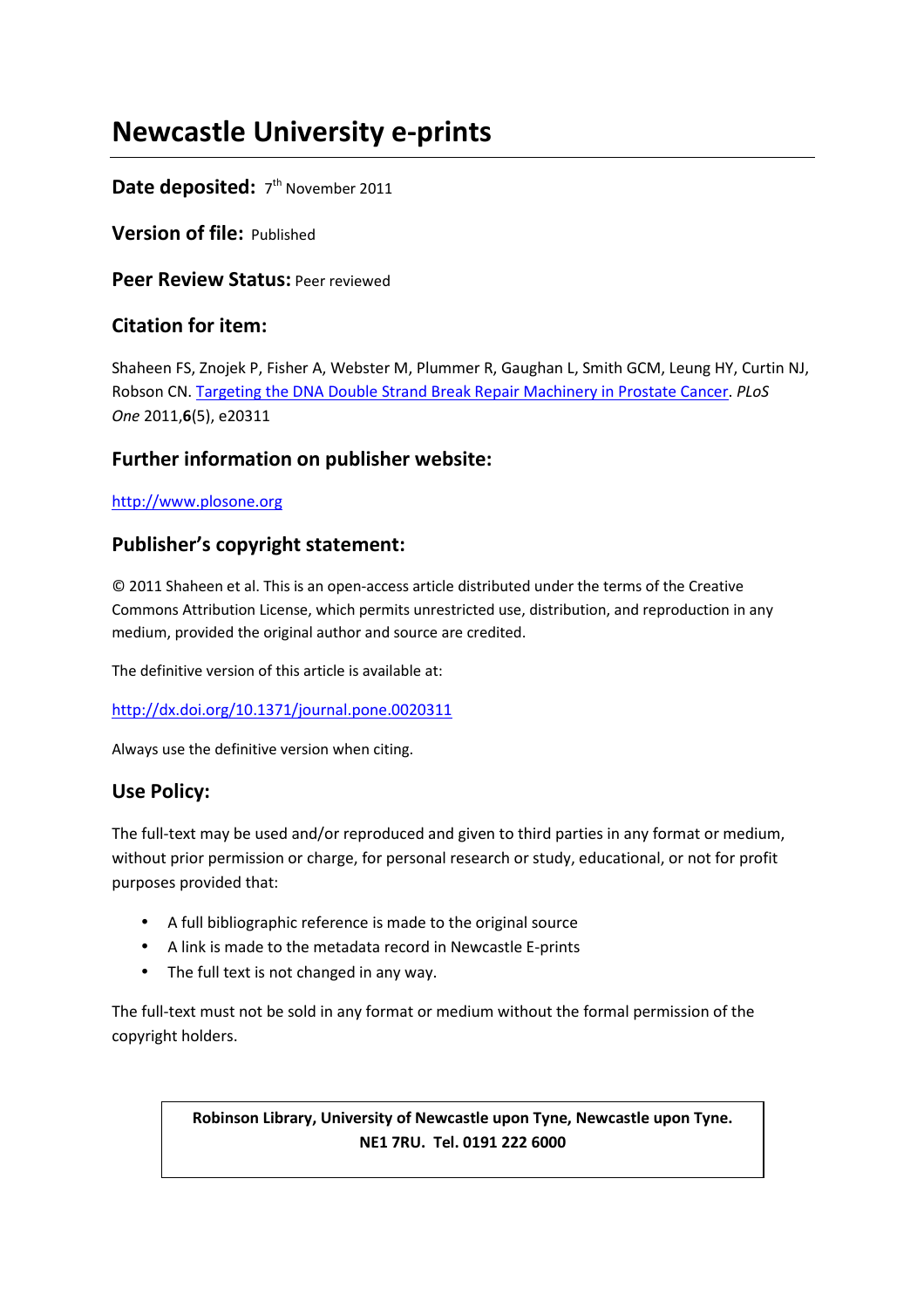

# Targeting the DNA Double Strand Break Repair Machinery in Prostate Cancer

## Fadhel S. Shaheen<sup>1</sup>, Pawel Znojek<sup>1</sup>, Ann Fisher<sup>1</sup>, Martin Webster<sup>1</sup>, Ruth Plummer<sup>1</sup>, Luke Gaughan<sup>1</sup>, Graeme C. M. Smith $^3$ , Hing Y. Leung $^2$ , Nicola J. Curtin $^1$ , Craig N. Robson $^{1_\ast}$

1 The Northern Institute for Cancer Research, Medical School, Newcastle University, Newcastle Upon Tyne, United Kingdom, 2 The Beatson Institute for Cancer Research, Glasgow, United Kingdom, 3 KuDOS Pharmaceuticals Ltd, Cambridge, United Kingdom

### Abstract

Regardless of the achievable remissions with first line hormone therapy in patients with prostate cancer (CaP), the disease escapes the hormone dependent stage to a more aggressive status where chemotherapy is the only effective treatment and no treatment is curative. This makes it very important to identify new targets that can improve the outcome of treatment. ATM and DNA-PK are the two kinases responsible for signalling and repairing double strand breaks (DSB). Thus, both kinases are pertinent targets in CaP treatment to enhance the activity of the numerous DNA DSB inducing agents used in CaP treatment such as ionizing radiation (IR). Colony formation assay was used to assess the sensitivity of hormone dependent, p53 wt (LNCaP) and hormone independent p53 mutant (PC3) CaP cell lines to the cytotoxic effect of IR and Doxorubicin in the presence or absence of Ku55933 and NU7441 which are small molecule inhibitors of ATM and DNA-PK, respectively. Flow cytometry based methods were used to assess the effect of the two inhibitors on cell cycle, apoptosis and H2AX foci formation. Neutral comet assay was used to assess the induction of DNA DSBs. Ku55933 or NU7441 alone increased the sensitivity of CaP cell lines to the DNA damaging agents, however combining both inhibitors together resulted in further enhancement of sensitivity. The cell cycle profile of both cell lines was altered with increased cell death, DNA DSBs and H2AX foci formation. This study justifies further evaluation of the ATM and DNA-PK inhibitors for clinical application in CaP patients. Additionally, the augmented effect resulting from combining both inhibitors may have a significant implication for the treatment of CaP patients who have a defect in one of the two DSB repair pathways.

Citation: Shaheen FS, Znojek P, Fisher A, Webster M, Plummer R, et al. (2011) Targeting the DNA Double Strand Break Repair Machinery in Prostate Cancer. PLoS ONE 6(5): e20311. doi:10.1371/journal.pone.0020311

Editor: Kerstin Borgmann, University Medical Center Hamburg-Eppendorf, Germany

Received January 18, 2011; Accepted April 28, 2011; Published May 23, 2011

Copyright: © 2011 Shaheen et al. This is an open-access article distributed under the terms of the Creative Commons Attribution License, which permits unrestricted use, distribution, and reproduction in any medium, provided the original author and source are credited.

Funding: This work was supported by the Aga Khan Foundation, www.akdn.org/AKF, CRUK, CancerResearchUK.org, MRC, www.mrc.ac.uk, and AICR, www.aicr. org.uk. The funders had no role in study design, data collection and analysis, decision to publish, or preparation of the manuscript.

Competing Interests: One of the authors, Graeme C.M. Smith, is employed by a commercial company, KuDOS Pharmaceuticals Ltd, Cambridge Science Park, Milton Road, Cambridge, UK. This does not alter the authors' adherence to all the PLoS ONE policies on sharing data and materials.

\* E-mail: C.N.Robson@ncl.ac.uk

### Introduction

According to the U.S National Institutes of Health, the ageadjusted incidence rate of prostate cancer 2003–2007 was 156.9 per 100.000 men per year. Although high response rates can be achieved by first line therapy with surgery, radiotherapy, antiandrogen or their combinations; the natural progress of the disease is towards the hormone refractory status [1] where chemotherapy is the most effective treatment but still not curative [2]. This resistance highlights the importance of identifying new targets that can increase the sensitivity of CaP cells and hence the response rates and overall survival of patients. Ataxia telangiectasia mutated (ATM) and the DNA dependent protein kinase catalytic subunit (DNA-PKcs) are members of the phosphatidyl inositol 3-kinase related kinases (PIKK) superfamily. Members of this family are characterised by their high molecular weight and sequence similarity to the p110 subunit lipid kinase PI3-kinase [3]. In mammalian cells, ATM and DNA-PK play key roles in the DNA double strand break (DSB) response, via homologous recombination (HR) and non homologous end joining (NHEJ), respectively [4,5]. Rapid phosphorylation of both ATM and DNA-PK occurs in response to DSB following endogenous or exogenous insults. Once activated, ATM and DNA-PK signal to a wide spectrum of downstream targets that are involved in the repair process, cell cycle regulation and apoptosis [6]. The choice of which pathway repairs the DSB is cell cycle stage dependent, with NHEJ being the dominant pathway in G0 and G1, and HR dominates in S and G2/M phases [7]. ATM and DNA-PK are cleaved by caspase 3 once the decision to activate apoptosis is made in the cell and this cleavage event is thought to facilitate apoptosis by disabling the DNA signalling and repair machinery [8,9]. Traditional PI3K inhibitor, wortmannin with generally low selectivity against different classes and/or isoforms of PIKK has been widely used to study ATM and DNA-PK signalling pathways [10]. Ku55933 was identified as a potent and specific ATP competitive inhibitor of ATM  $(IC_{50}$  13 nmol/L) with respect to the inhibition of other members of the PIKK family. Ku55933 increased the sensitivity of breast cancer cells to IR, altered their cell cycle profile, and inhibited the phosphorylation of a panel of ATM targets. A–T cells did not show these effects when treated with Ku55933 [11]. NU7441 was identified as a potent and specific ATP competitive inhibitor of DNA-PK  $(IC_{50} 14 \text{ nmol/L})$  with 100-fold selectivity for DNA-PK relative to other members of the PI3KK family. NU7441 increased the sensitivity of colon cancer cells to IR and topoisomerase II inhibitors, and altered their cell cycle profile. DNA-PK deficient V3 cells did not show these effects when treated with NU7441 [12]. This study was designed as a preclinical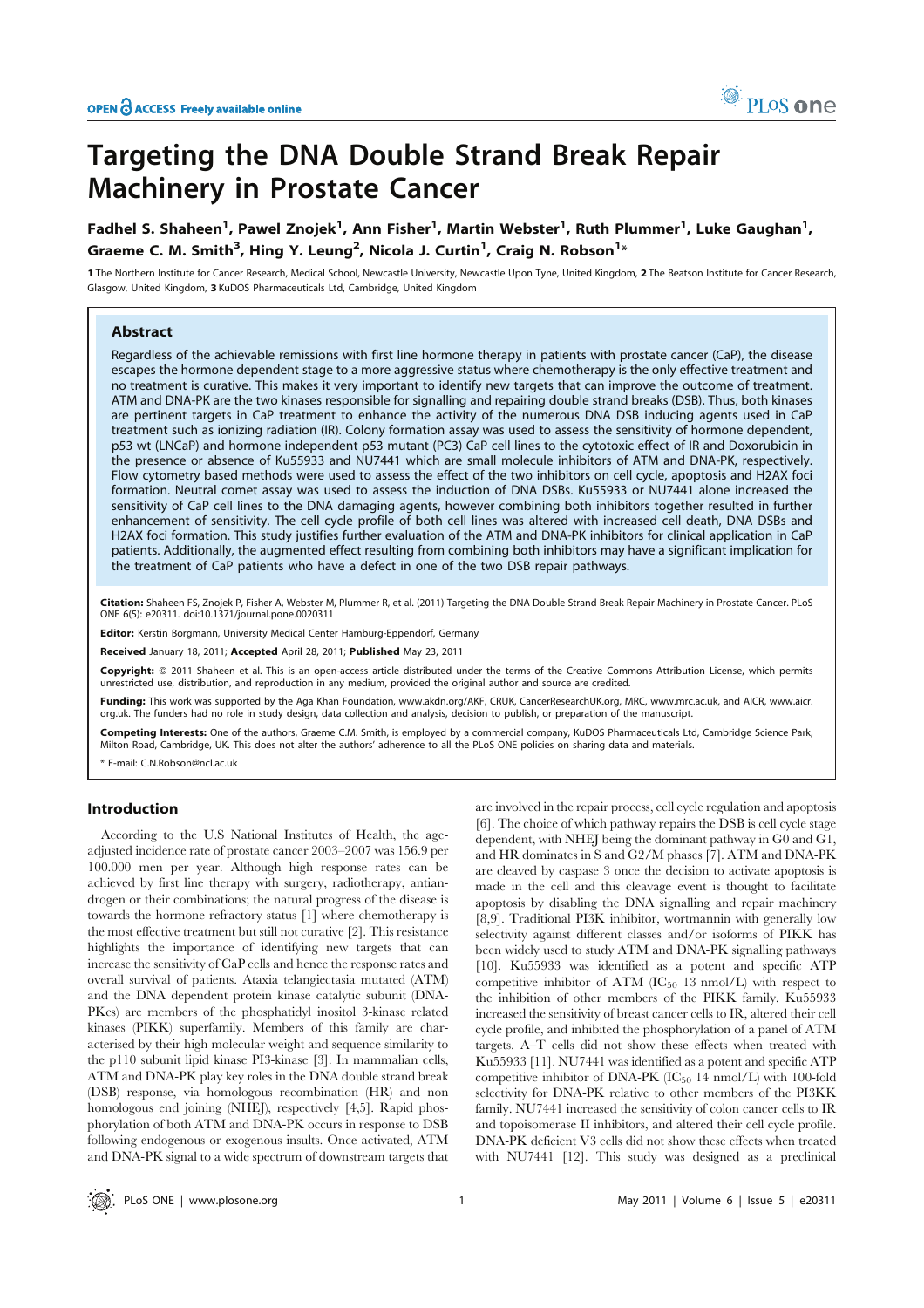#### Materials and Methods

#### Chemicals

All routine chemicals were purchase from Sigma unless otherwise stated. NU7441 was synthesised at the Northern Institute for Cancer Research, Newcastle University (Newcastle upon Tyne, UK) in collaboration with KuDOS Pharmaceuticals (Cambridge, UK). KU-55933 was a kind gift from KuDOS Pharmaceuticals. Both inhibitors were dissolved in DMSO at a stock concentration of  $2000 \times$  the final concentration required for the experiment. Doxorubicin was dissolved in water at stock concentration of  $1000 \times$  the final concentration required for the experiment. All compounds were stored in aliquots at  $-20^{\circ}$ C.

#### Cell culture

LNCaP hormone sensitive (p53 wild type) and PC3 hormone insensitive (p53 null) CaP cell lines were purchased from ATCC and cultured in RPMI 1640 medium supplemented with 10% (v/ v) FCS. Both cell lines were routinely screened for Mycoplasma.

#### Colony formation assay

Cells were seeded in 6 well plates at different densities. After allowing to attach, cells were incubated with Ku55933 (10  $\mu$ M) alone or in combination with NU7441 (1  $\mu$ M) for 1 h before either irradiation (0–2 Gy) or doxorubicin treatment (0–75 nM). 24 h later, wells were gently washed twice with warm PBS before adding fresh medium and returned to the incubator for 7–10 days for PC3 cells and 12–14 days for LNCaP cells to form colonies. Colonies were fixed with Carnoy fixative, dried, stained with 0.4% crystal violet and counted manually. The survival reduction factor was calculated as the surviving fraction of cells in the absence of the inhibitors divided by the surviving fraction of cells in the presence of inhibitors for any given dose or concentration of cytotoxic agent.

#### Flow cytometry based method for cell cycle

Cells were seeded in 6 well plates. 24 h later, cells were treated with 1 µM NU7441 and/or 10 µM Ku55933 prior to IR or doxorubicin treatment. 48 h later, cells were collected in FACS tubes (Becton & Dickinson, Oxford UK) maintaining the growth medium before being stained with propidium iodide (PI). Samples were analyzed directly on a FACScan (Becton & Dickinson), fluorescence intensity in arbitrary units was plotted in histograms, and the cell cycle phases were determined using WINMDI version 2.8 (The Scrrips Research Institute, USA).

#### Flow cytometry based method for active caspase 3

Cells were seeded in 6 well plates and treated with the inhibitors and/or DNA damaging agent as previously described and collected in FACS tubes maintaining the growth medium. Cells were stained with FITC conjugated active caspase 3 antibody according to the manufacturer's instructions (Becton Dickinson, Oxford UK) and analyzed directly on a FACScan. Fluorescence intensity in arbitrary units was plotted in dot plots, and the mean fluorescence intensity was calculated using WINMDI version2.8.

#### Flow cytometry based method for  $\gamma$ -H2AX foci formation

Cells were seeded in 6 well plates, treated with the inhibitors and/or DNA damaging agent as previously described and collected in FACS tubes. Cells were stained using FITC conjugated  $\gamma$ H2AX antibody as described previously [13]. Samples were analyzed directly on a FACScan. Fluorescence intensity in arbitrary units was plotted in histograms, and the mean fluorescence intensity was calculated using WINMDI version2.8.

#### Western blotting

Whole cell extracts were prepared  $6 h$  after 1  $\mu$ M doxorubicin and 1 h after 10 Gy IR in the presence and absence of the inhibitors. Equivalent amounts of cell lysate were loaded onto 4.5, 6, 12 and 15% gels alongside a protein marker SeeBlue® Pre-Stained Standard (Invitrogen, USA). Gels were electrophoresed and proteins were transferred to Hybond-C membrane. ECL-system (GE Healthcare, Buckinghamshire, UK) was used to detect antibody conjugated proteins according to the manufacturer's instructions and visualised by exposure to X-ray film (Kodak, Herts, UK). Anti DNA-PK, anti ATM, anti DNA-PK Ser2056 and anti DNA-PKThr2906 were purchased from (Abcam, Cambridge UK). Anti ATM<sub>Ser1981</sub>, anti  $H2AX<sub>Ser139</sub>$  and anti p53<sub>Ser15</sub> were purchased from (Gene Tex, USA), (Upstate, UK) and (Cell signalling, UK), respectively.

#### Neutral comet assay

PC3 were subjected to the neutral comet assay according to the manufacturer instructions (Trevigen, Inc., Gaithersburg, MD, USA). Two main modifications were applied, the cells were lysed for 1 h and electrophoresed for 30 minutes at 30 V. Comets were visualized by fluorescence Leica DMR microscope and analyzed using Komet 5.5 (kinetic imaging Ltd, Nottingham, UK).

#### Statistical analysis

Statistical analysis was applied using prism software version4 (GraphPad Prism, San Diego, USA).

### Results

### Ku55933 and NU7441 inhibit ATM and DNA-PK kinase activity respectively in IR and doxorubicin treated CaP cells

ATM-dependent ATM<sub>Ser1981</sub>, p53<sub>Ser15</sub>, H2AX<sub>Ser139</sub> and DNA-PK<sub>Thr2609</sub> phosphorylation were induced 1 h after 10 Gy and 6 h after 1  $\mu$ M doxorubicin and were inhibited by Ku55933. IR induced DNA-PK<sub>Ser2056</sub> phosphorylation (reported as DNA-PK autophosphorylation site) was inhibited by NU7441 (as expected) and surprisingly doxorubicin induced DNA-PKSer2056 phosphoryla tion was also inhibited by Ku55933. NU7441 did not inhibit AT $M_{\text{Ser1981}}$ , p53<sub>Ser15</sub>, H2A $X_{\text{Ser139}}$  and DNA-P $K_{\text{Thr2609}}$  phosphorylation (Figure 1).

### Ku55933 and NU7441 are minimally cytotoxic to CaP cells

In order to determine the intrinsic cytotoxicity of Ku55933 and NU7441 in relation to chemo and radiosensitization, cells were exposed to increasing concentrations of Ku55933 or NU7441 with minimally cytotoxic concentration of IR (1 Gy) or doxorubicin (10 nM). Both Ku55933 (10  $\mu$ M) and NU7441 (1  $\mu$ M) caused minimal or no cytotoxicity in LNCaP (Figure 2A&B) and PC3 (Figure 2C&D). Each inhibitor significantly increased IR and doxorubicin cytotoxicity in both CaP cell lines in an inhibitor dose-dependent manner. These two concentrations  $(10 \mu M)$ Ku55933 or 1  $\mu$ M NU7441) were used in subsequent experiments.

#### Ku55933 and NU7441 reduced CaP cell lines cellular survival in response to IR or doxorubicin

Having demonstrated a concentration-dependent chemo and radiosensitization in both cell lines, we then investigated the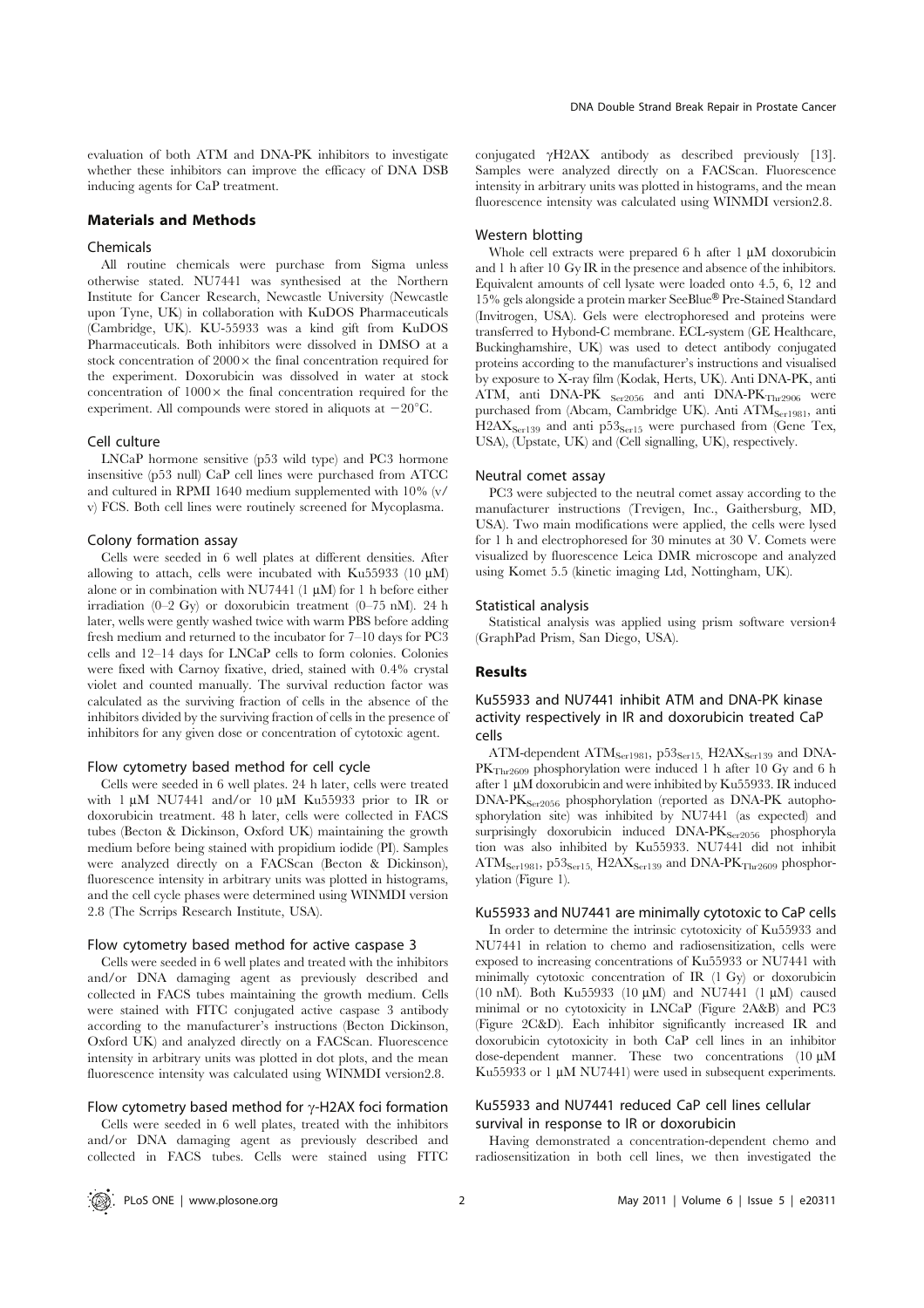

Figure 1. Ku55933 and NU7441 inhibit ATM and DNA-PK, respectively. Whole LNCaP cell extracts were prepared 1 h after 10 Gy and 6 h after 1  $\mu$ M doxorubicin  $\pm$ 10  $\mu$ M Ku55933 or 1  $\mu$ M NU7441. Extracts were analyzed by western blotting and probed with the indicated antibodies. Data is a representative of three independent experiments.

doi:10.1371/journal.pone.0020311.g001

response to a fixed concentration of each inhibitor with increased concentrations of doxorubicin or IR dose. There was a dose dependent decrease in cell survival in response to IR. PC3 cells displayed resistance to IR compared to LNCaP, combining NU7441 or Ku55933 with IR significantly reduced the cell survival for LNCaP (Figure 2E) and substantially for PC3 (Figure 2G). Similarly, doxorubicin reduced cell survival in both cell lines, Further chemo-sensitization resulted from combining NU7441 or Ku55933 in LNCaP (Figure 2F) and PC3 (Figure 2H). Combining both inhibitors significantly increased the chemoradiosensitization and NU7441 combination was more effective in inducing chemosensitisation in LNCaP whereas Ku55933 combination had more effect in inducing radiosensitization in PC3 suggesting an advanced role for ATM in the hormone refractory model.

### Ku55933 and NU7441 altered cell cycle and increased their apoptosis in response to DNA damage in CaP cell lines

We next determined whether the increased sensitivity of CaP cell lines is accompanied by increased apoptosis or changes in the cell cycle profile. IR caused minimal/no increase in LNCaP (Figure 3A) compared to a dose-dependent increase in G2 accumulation in PC3 (Figure 3B). Additionally, the combination of both inhibitors had an additive effect on the G2 accumulation at low dose (2 Gy) but not at high dose (10 Gy). Doxorubicin treatment caused cells to accumulate in G2/M especially at high dose. In general, combining either inhibitor with a low dose doxorubicin (20 nM) increased G2/M accumulation although NU7441 had only modest effect in LNCaP cells (Figure 3C). Whereas the single inhibitor combination at high dose doxorubicin (200 nM) resulted in a striking increase in subG1 in LNCaP (Figure 3C) compared to an interesting increase in G1 in PC3 cells (Figure 3D). An additive effect was observed when combining both inhibitors.

IR induced a dose dependent cell death in both cell lines. LNCaP apoptosis was enhanced when combining Ku55933 and/ or NU7441 (Figure 3E). However, PC3 cell death (Figure 3F) was increased in response to the inhibitor combinations at low dose only. The increased apoptosis caused by the combination of both inhibitors is consistent with the survival data showing radiosensitisation was more pronounced for both cell lines treated with both inhibitors together. Additionally, Ku55933 induced greater cell death in PC3 cells compared to NU7441 which was a consistently observed effect of Ku55933 on the survival of irradiated PC3 cells. Doxorubicin caused a dose-dependent increase in caspase 3 activity in both cell lines. Combining Ku55933 and/or NU7441 with 20 nM doxorubicin enhanced the cell death of LNCaP (Figure 3E) and PC3 (Figure 3F) cells. A massive increase in LNCaP apoptosis resulted from Ku55933 and/or NU7441 combined with 200 nM doxorubicin, 95–99% of cells were positive for active caspase3, whereas no increase was detected in PC3 under the same conditions.

Finally, the apoptosis data is consistent with survival data as the massive induction of apoptosis correlates with severe reduction in the cellular survival at high doses of doxorubicin. Furthermore, NU7441 was superior to the Ku55933 in inducing apoptosis in LNCaP cells. Whereas, Ku55933 had greater effect in PC3 cells which is consistent with the survival data.

### Ku55933 and NU7441 increase the induction of DNA DSB in CaP cell lines

We investigated whether the increase in CaP cell lines sensitivity in response to ATM and/or DNA-PK inhibition is a result of increased number of DNA DSBs by a direct measure of H2AX signal and a direct measure of DNA DSB (neutral comet assay). As anticipated  $\gamma$ -H2AX signal increased 0.5 h following IR in both cell lines and returned to normal levels within 4 h in LNCaP cells (Figure 4A) whereas it was only reduced by 50% in PC3 cells (Figure 4B) which suggest greater repair capacity in LNCaP compared to PC3. Doxorubicin treatment caused timedependent increase in  $\gamma$ -H2AX in LNCaP (Figure 4C) and PC3 (Figure 4D). Combining either Ku55933 or both inhibitors with either IR or doxorubicin reduced the  $\gamma$ -H2AX signal in both cell lines at all time points examined which is consistent with ATM being the major kinase responsible for H2AX phosphorylation and the inability of DNA-PK to phosphorylate H2AX in the presence of inhibited ATM. NU7441 modestly inhibited the initial  $\gamma$ -H2AX induction in both cell lines following IR and doxorubicin. However, at later time points inhibiting DNA-PK resulted in increased  $\gamma$ -H2AX signal reflecting increased DNA DSBs highlighted by  $\gamma$ -H2AX, a consequence of phosphorylation by the active ATM. Noteworthy, in experiments where both kinases were inhibited there was no further increase in H2AX signal. PC3 cells showed a small increase in the comet tail moment 24 h following IR or doxorubicin reflecting their high capability to repair their DNA damage lesions. However, combining either inhibitor with either DNA damaging agent caused modest increase in the tail moment. Combining both inhibitors had an additive increase in the tail moment (Figure 4E).

Noteworthy, the increase resulting from the doxorubicin treatment was higher compared to that resulting from IR; this could be in part related to the fact that IR mainly induces higher level of single strand breaks.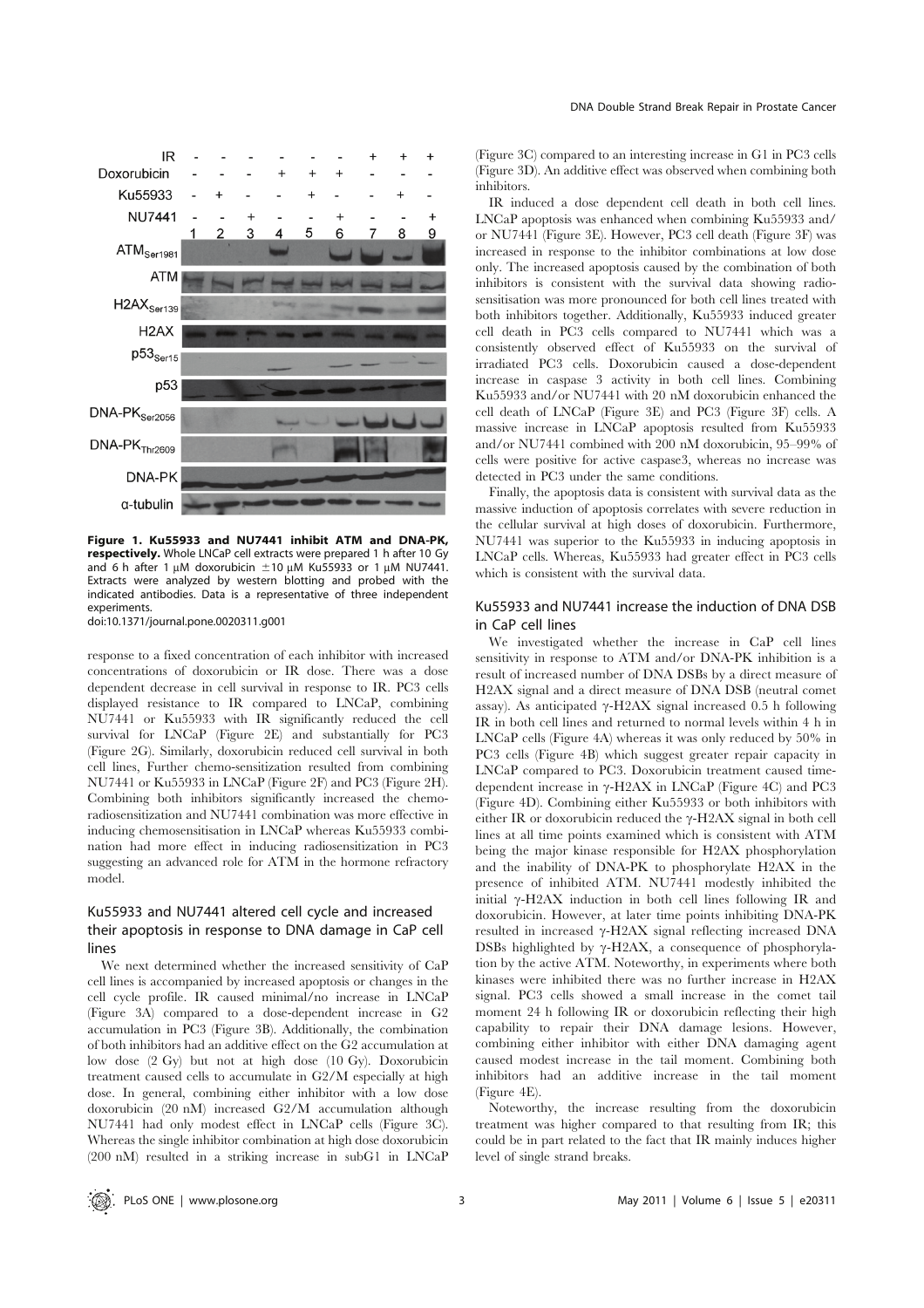

Figure 2. Ku55933 and/or NU7441 sensitised CaP cells to IR or doxorubicin. LNCaP (A&B) or PC3 (C&D) cells were seeded in different densities and left to attach before 1 h incubation with varying concentration of Ku55933 or NU7441 prior to irradiation 1 Gy or 10 nM doxorubicin treatment for 24 h ( $P < 0.001$ ). LNCaP (E&F) or PC3 (G&H) cells were seeded in different densities and left to attach before 1 h incubation with Ku55933 (10 µM) or NU7441 (1 µM) prior to treatment with varying IR doses or doxorubicin concentration for 24 h (P<0.001). All results are the mean of three independent experiments  $\pm$  SEM. doi:10.1371/journal.pone.0020311.g002

### Discussion

Ku55933 and NU7441 are potent inhibitors of ATM and DNA-PK, respectively. Each inhibitor abolished the autophosphorylation of its own protein target in both CaP cell lines following IR. The data with doxorubicin treatment was similar between the two cell lines but the phosphorylation of DNA- $PK<sub>Ser2056</sub>$  appears not to be inhibited by NU7441. Notably, the phosphorylation of the downstream targets H2AXSer139 and  $p53_{\text{Ser15}}$  which are mainly regulated by ATM was abolished when both inhibitors were combined. Furthermore, a novel phosphorylation event is reported here as the phosphorylation of Ser2056 of DNA-PKcs, believed to be a true autophosphorylation site for DNA-PK [14], was reduced following Ku55933 treatment (not NU7441) in response to doxorubicin but not IR treatment suggesting this site could be targeted by ATM, depending on the DNA damage inducing agent. A relevant control would be to deplete native ATM and substitute it with a kinase-dead ATM.

Combining either inhibitor with IR or doxorubicin resulted in a massive and significant increase in the sensitivity of LNCaP and PC3 cells to the cytotoxic effect of both IR and doxorubicin. Additionally, combining the two inhibitors together with DNA damaging agents resulted in further enhancement in the cytotoxicity compared to single inhibitor combination. This concurs with reported literature where targeting ATM and DNA-PK using siRNA methodology revealed increased sensitivity to IR and to chemotherapy in different CaP cell lines [15]. The increased sensitivity resulting from the combination of both inhibitors could have a significant implication for the treatment of CaP in patients with a defect in the HR or NHEJ pathways such as BRCA mutation carriers [16]. Patients with defect in one repair pathway could potentially be treated with the inhibitor of the other pathway and benefit from maximum treatment outcome with minimal toxicity.

Herein, a major characteristic of the PC3 cell cycle, lack of p53 function, led to an increased accumulation in the G2/M phase of the cell cycle in the presence of ATM, DNA-PK or both inhibitors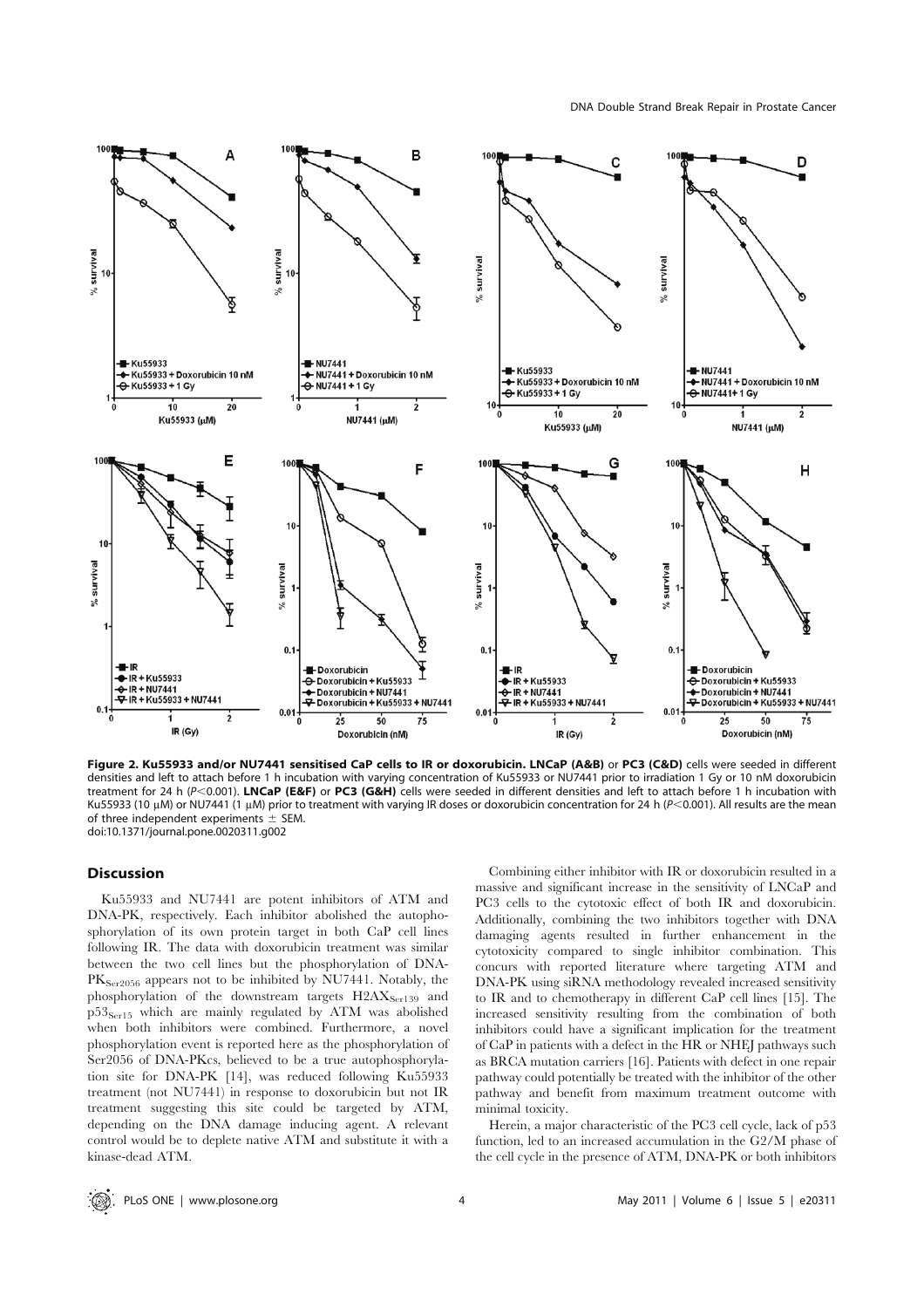DNA Double Strand Break Repair in Prostate Cancer



Figure 3. Ku55933 and NU7441 altered CaP cell lines cell cycle and increased apoptosis. LNCaP (A&C) and PC3 (B&D) cells were incubated with Ku55933 (10 μM) and/or NU7441 (1 μM) before being exposed to the indicated doses of IR or doxorubicin for 48 h and then stained with PI and analysed directly on FACscan. Data is a representative three independent experiments. LNCaP (E) and PC3 (F) cells were treated as described above and stained with FITC-conjugated anti caspase 3 antibody before direct analysis on FACScan. Results are the mean of three independent experiments  $\pm$  SD. doi:10.1371/journal.pone.0020311.g003

particularly when combined with IR treatment. However, inhibiting either ATM or DNA-PK or both in combination with high dose doxorubicin treatment increased the G1-phase accumulation, suggesting activation of the G1 checkpoint by other pathways such as the p38MAPK/MK2 [17]. In the presence of functional p53 (LNCaP cells), cells accumulated in G2/M-phase when ATM was inhibited while they accumulated in G1 when DNA-PK was inhibited. This could explain the survival data since the accumulation in G2 would allow more NHEJ mediated DNA repair. This data supports previous reports suggesting that the effect of DNA-PK on p53 contributes to the apoptosis process rather than to cell cycle control. It is interesting that ATM inhibition leads to G2 accumulation which may be explained by the effect of kinase active ATR in the absence of active ATM kinase [18]. Interestingly, combining either inhibitor or the dual inhibitor combination with high dose doxorubicin (excessive DNA damage) resulted in a dramatic increase in the subG1 population, an indication of apoptosis. This suggests that the presence of p53 can trigger cell death when the damage in DNA is too substantive to be repaired. Our data is consistent with a role for ATM and DNA-PK in cell cycle regulation through their effect on different proteins [19].

In this study, the effect of inhibiting ATM or DNA-PK on the cellular death of CaP cell lines revealed that, independent of p53 status or the hormone dependency, this inhibition increased the programmed cell death induced by low doses of either doxorubicin or IR. However, the presence of p53 (LNCaP cells) greatly increased the apoptotic population with high dose doxorubicin. Whereas, in the absence of p53 (PC3 cells) there was either none or a small increase in cell death with high dose doxorubicin which is consistent with observed increase in cell cycle arrest. The more pronounced apoptosis in PC3 compared to LNCaP at low doses of DNA damage could be explained by the shorter period of treatment (48 h) for LNCaP compared to (96 h) for PC3 cells.

We observed that the primary induction of H2AX foci was substantially reduced by combining either or both inhibitors with DNA damaging agents. At later time points, H2AX foci formation were still inhibited in the ATM inhibitor combination arms, whereas it increased in the DNA-PK inhibitor arms. This implies that DNA-PK inhibition increases the DNA DSBs that are highlighted by increased number of H2AX foci formed at the damage site. However, decreased H2AX foci formation in the ATM inhibitor arms is not a consequence of less DSBs being generated as we demonstrated increased DNA DSBs using the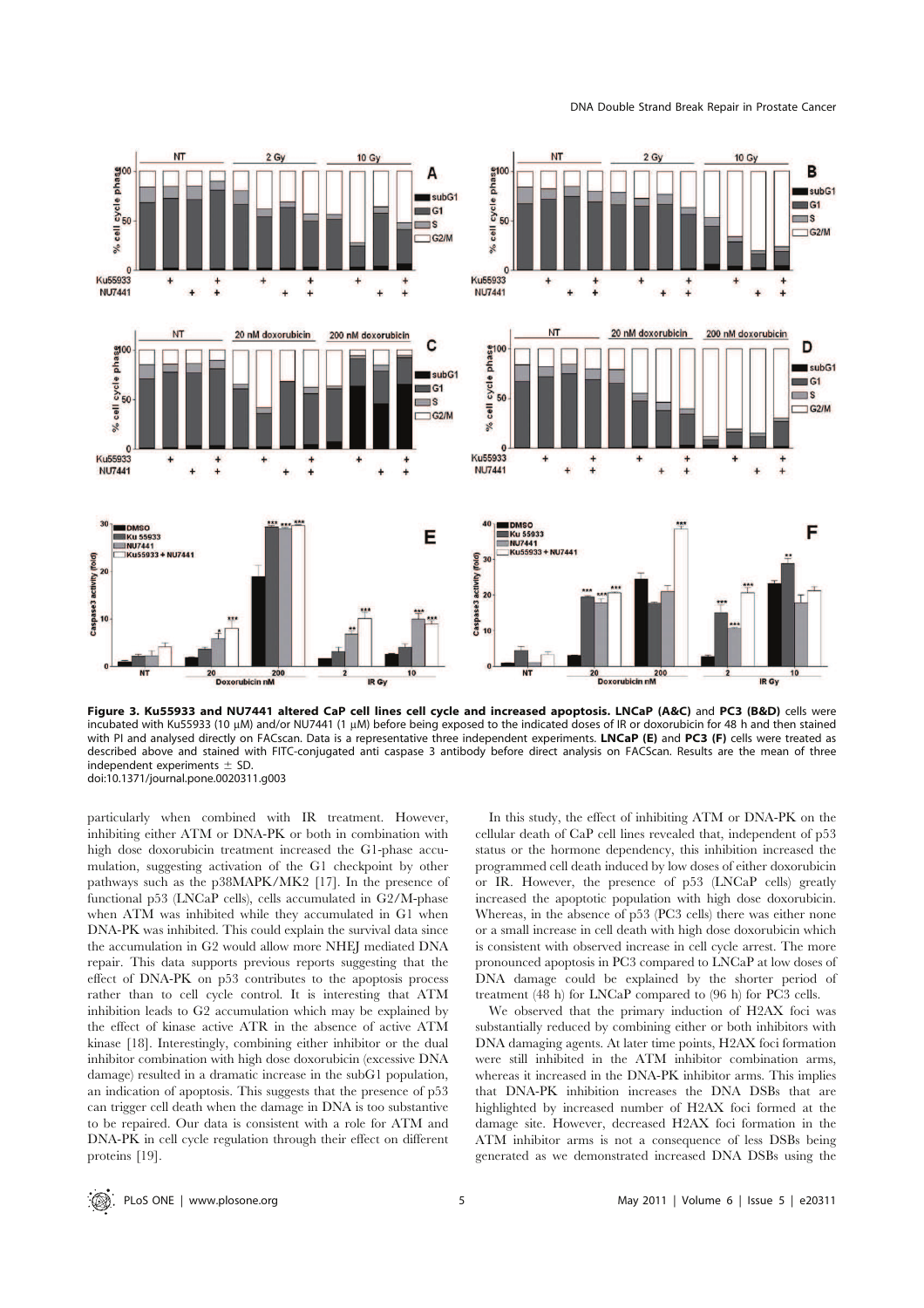

Figure 4. Ku55933 and NU7441 increased DNA DSB in CaP cell lines. LNCaP (A&C) and PC3 (B&D) cells were treated with 10 Gy or 1 µM doxorubicin following 1 h incubation with Ku55933 (10 µM) and/or NU7441 (1 µM) and stained with FITC-conjugated H2AX antibody before being analysed directly on FACscan. Results are the mean of at least 5 independent experiments SEM. PC3 (E) cells were treated as above for 24 h and analysed using comet assay, 50 cells were counted per arm treatment. Results are the mean of 3 independent experiments  $\pm$  SEM. doi:10.1371/journal.pone.0020311.g004

neutral comet assay. This is consistent with the data suggesting that ATM is the major kinase that induces H2AX foci and that DNA-PK can phosphorylate H2AX only in the absence of ATM but not in the presence of chemically inhibited ATM [20]. This data is consistent with a report using other methods for H2AX detection [21] where the initial H2AX foci formation (30 min following IR) was abolished when combining ATM and/or DNA-PK inhibitors. Another report contradicts with our data [22] where they demonstrated DNA-PK plays dominant role in H2AX foci formation in the absence of ATM function; however this report used cell lines that lack either ATM or DNA-PK which is not the case in our cell lines. Additionally, inhibiting both ATM and DNA-PK did not result in increased H2AX signal at all time points. This suggests that ATR (the third kinase implicated in H2AX phosphorylation) is unable to carry out this phosphorylation function in the presence of ATM and DNA-PK even when both are inhibited. An interesting approach would be to investigate the effect on Rad51 foci formation when these kinases are inhibited.

The key role of ATM and DNA-PK in repairing DNA DSB in mammalian cells suggests that knocking down the function of either or both proteins should increase the numbers of DNA DSBs following an inducing treatment. Using the neutral comet assay we showed that inhibition of ATM and/or DNA-PK resulted in increased number of DNA DSBs following IR or doxorubicin treatment. An additive effect was observed in the treatment arms where both kinases were inhibited. It is interesting that the comet tails are almost equal in the single inhibitor arms although it would be expected that the DNA-PK inhibitor should cause more increase in DSBs as NHEJ is the major pathway for repairing DNA DSBs. This may be because we conducted the comet assay at 24h, which is more physiologically meaningful to the cells but does not necessarily reflect the repair kinetics. Most DSBs are repaired rapidly by NHEJ and then slower kinetics by HR for residual frank DSBs and DSBs resulting from stalled replication fork. ATM impacts on HR therefore KU55933 should diminish this slow phase even further and therefore a greater number of breaks at 24 hr compared to when HR is not inhibited (control and DNA-PK inhibitor arms).

In summary, this study reports a novel treatment for prostate cancer by targeting the DNA DSBs repair machinery. We show that targeting DSB repair confers an enhanced chemo- and radiosensitivity in hormone sensitive and insensitive CaP cell lines associated with increased programmed cell death. Further